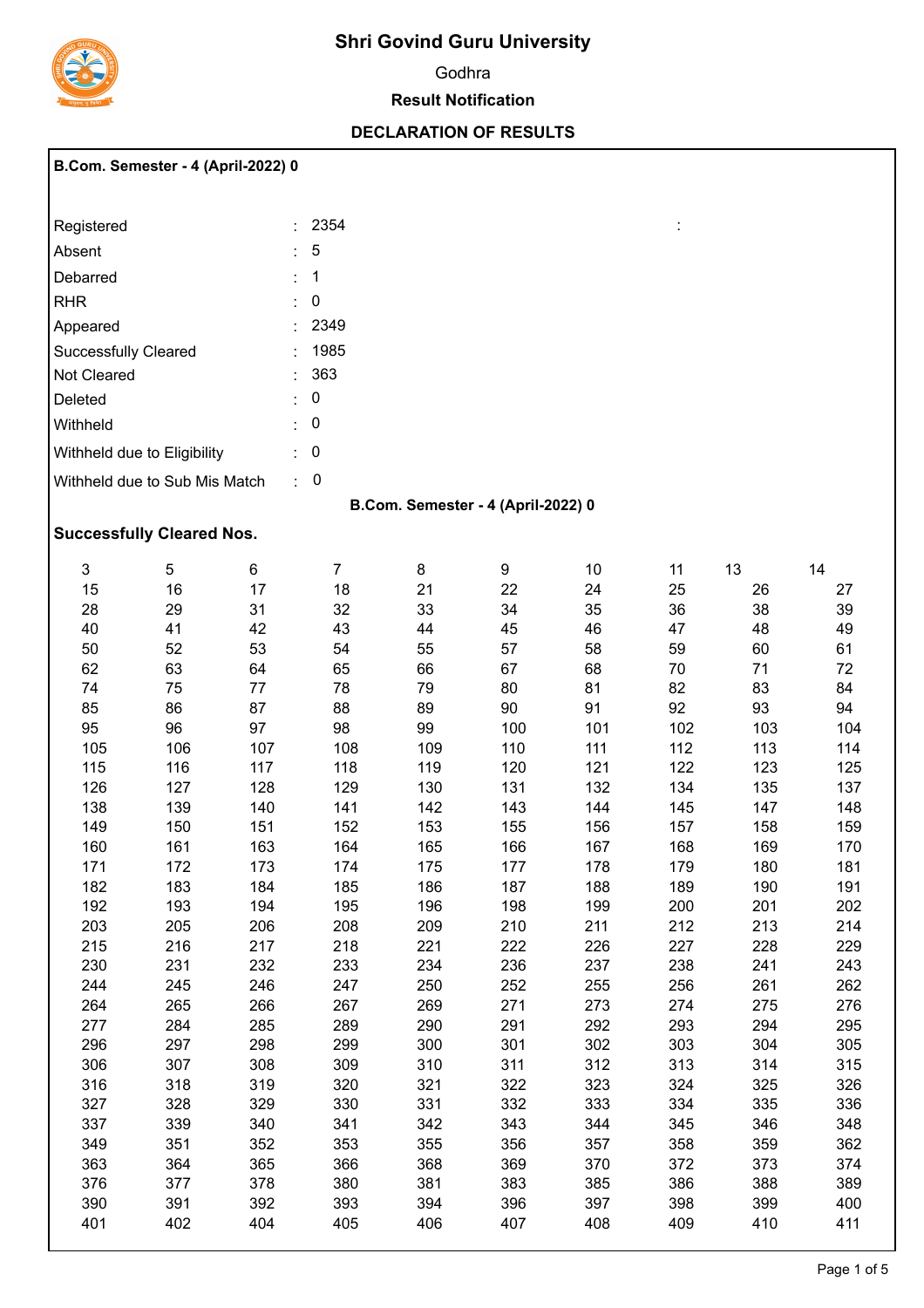|                                  |            |            |            | B.Com. Semester - 4 (April-2022) 0 |            |            |            |            |            |
|----------------------------------|------------|------------|------------|------------------------------------|------------|------------|------------|------------|------------|
| <b>Successfully Cleared Nos.</b> |            |            |            |                                    |            |            |            |            |            |
|                                  |            |            |            |                                    |            |            |            |            |            |
| 413                              | 414        | 416        | 418        | 419                                | 421        | 422        | 423        | 425        | 426        |
| 427                              | 428        | 429        | 430        | 431                                | 433        | 434        | 435        | 437        | 438        |
| 439                              | 440        | 441        | 442        | 443                                | 444        | 445        | 446        | 447        | 448        |
| 451                              | 452        | 453        | 454        | 459                                | 460        | 462        | 465        | 466        | 467        |
| 468                              | 469        | 470        | 471        | 473                                | 474        | 475        | 476        | 480        | 482        |
| 483                              | 484        | 485        | 486        | 487                                | 488        | 489        | 490        | 491        | 492        |
| 493                              | 494        | 495        | 496        | 497                                | 498        | 499        | 503        | 504        | 506        |
| 507                              | 508        | 509        | 510        | 511                                | 512        | 514        | 515        | 516        | 517        |
| 518                              | 519        | 520        | 521        | 522                                | 523        | 524        | 525        | 526        | 527        |
| 528                              | 529        | 530        | 532        | 533                                | 534        | 535        | 537        | 538        | 541        |
| 543                              | 544        | 545        | 546        | 548                                | 549        | 551        | 552        | 553        | 554        |
| 555                              | 556        | 557        | 558        | 559                                | 560        | 561        | 562        | 563        | 564        |
| 565                              | 567        | 569        | 570        | 572                                | 573        | 574        | 575        | 576        | 577        |
| 578                              | 579        | 580        | 581        | 582                                | 583        | 584        | 585        | 589        | 590        |
| 591                              | 592        | 593        | 596        | 597                                | 598        | 600        | 601        | 602        | 604        |
| 606                              | 609        | 610        | 611        | 612                                | 615        | 617        | 618        | 619        | 620        |
| 621                              | 623        | 625        | 628        | 629                                | 630        | 631        | 633        | 634        | 635        |
| 636                              | 637        | 638        | 639        | 640                                | 641        | 642        | 643        | 645        | 646        |
| 649                              | 650        | 651        | 652        | 653                                | 654        | 655        | 656        | 657        | 658        |
| 659                              | 660        | 662        | 663        | 666                                | 667        | 668        | 669        | 670        | 672        |
| 674                              | 675        | 676        | 677        | 679                                | 680        | 681        | 682        | 683        | 684        |
| 685                              | 686        | 687        | 688        | 689                                | 690        | 692        | 693        | 694        | 695        |
| 696                              | 697        | 698        | 699        | 702                                | 703        | 704        | 705        | 706        | 707        |
| 708                              | 709        | 710        | 711        | 713                                | 714        | 715        | 716        | 717        | 718        |
| 719                              | 720        | 721        | 722        | 723                                | 725        | 726        | 727        | 728        | 730        |
| 731                              | 732        | 733        | 734        | 735                                | 736        | 738        | 739        | 740        | 741        |
| 742                              | 743        | 744        | 746        | 747                                | 748        | 749        | 750        | 751        | 752        |
| 753                              | 755        | 756        | 757        | 758                                | 759        | 760        | 761        | 762        | 763        |
| 764                              | 765        | 766        | 767        | 768                                | 769        | 770        | 771        | 772        | 773        |
| 774                              | 775        | 776        | 778        | 779                                | 780        | 781        | 782        | 783        | 784        |
| 785                              | 788        | 789        | 790        | 791                                | 792        | 793        | 794        | 795        | 796        |
| 797                              | 798        | 799        | 800        | 801                                | 802        | 803        | 804        | 805        | 806        |
| 807                              | 808        | 809        | 810        | 811                                | 812        | 813        | 814        | 816        | 817        |
| 819<br>830                       | 820<br>831 | 821<br>832 | 822<br>833 | 823<br>834                         | 824<br>835 | 825<br>836 | 826<br>837 | 827<br>838 | 828<br>839 |
| 840                              | 841        | 843        | 844        | 845                                | 846        | 847        | 848        | 849        | 850        |
| 851                              | 852        | 853        | 854        | 855                                | 856        | 857        | 858        | 859        | 860        |
| 861                              | 862        | 863        | 864        | 865                                | 866        | 867        | 868        | 869        | 870        |
| 872                              | 873        | 874        | 875        | 876                                | 877        | 878        | 879        | 880        | 881        |
| 882                              | 883        | 884        | 885        | 886                                | 887        | 888        | 889        | 890        | 891        |
| 893                              | 894        | 895        | 897        | 898                                | 900        | 901        | 902        | 903        | 904        |
| 905                              | 906        | 907        | 908        | 909                                | 910        | 911        | 912        | 913        | 914        |
| 915                              | 916        | 917        | 918        | 919                                | 920        | 921        | 922        | 923        | 924        |
| 925                              | 926        | 927        | 928        | 929                                | 930        | 931        | 932        | 933        | 935        |
| 937                              | 940        | 941        | 942        | 943                                | 944        | 945        | 946        | 948        | 949        |
| 950                              | 951        | 952        | 953        | 954                                | 955        | 956        | 957        | 958        | 959        |
| 960                              | 961        | 962        | 963        | 964                                | 965        | 966        | 967        | 968        | 970        |
| 971                              | 972        | 976        | 977        | 978                                | 979        | 981        | 982        | 983        | 984        |
| 985                              | 986        | 987        | 988        | 989                                | 990        | 991        | 992        | 993        | 994        |
| 995                              | 996        | 997        | 1002       | 1003                               | 1005       | 1009       | 1010       | 1011       | 1012       |
| 1013                             | 1014       | 1015       | 1017       | 1018                               | 1019       | 1020       | 1021       | 1022       | 1023       |
| 1024                             | 1026       | 1027       | 1029       | 1031                               | 1032       | 1033       | 1034       | 1035       | 1036       |
| 1038                             | 1039       | 1040       | 1042       | 1043                               | 1044       | 1045       | 1046       | 1047       | 1048       |
| 1049                             | 1050       | 1051       | 1052       | 1053                               | 1054       | 1055       | 1058       | 1061       | 1063       |
| 1064                             | 1065       | 1066       | 1067       | 1069                               | 1070       | 1071       | 1072       | 1073       | 1074       |
| 1075                             | 1076       | 1077       | 1078       | 1080                               | 1083       | 1084       | 1085       | 1088       | 1089       |
| 1090                             | 1092       | 1093       | 1094       | 1095                               | 1097       | 1098       | 1100       | 1101       | 1102       |
| 1103                             | 1109       | 1110       | 1111       | 1113                               | 1114       | 1116       | 1117       | 1118       | 1119       |
|                                  |            |            |            |                                    |            |            |            |            |            |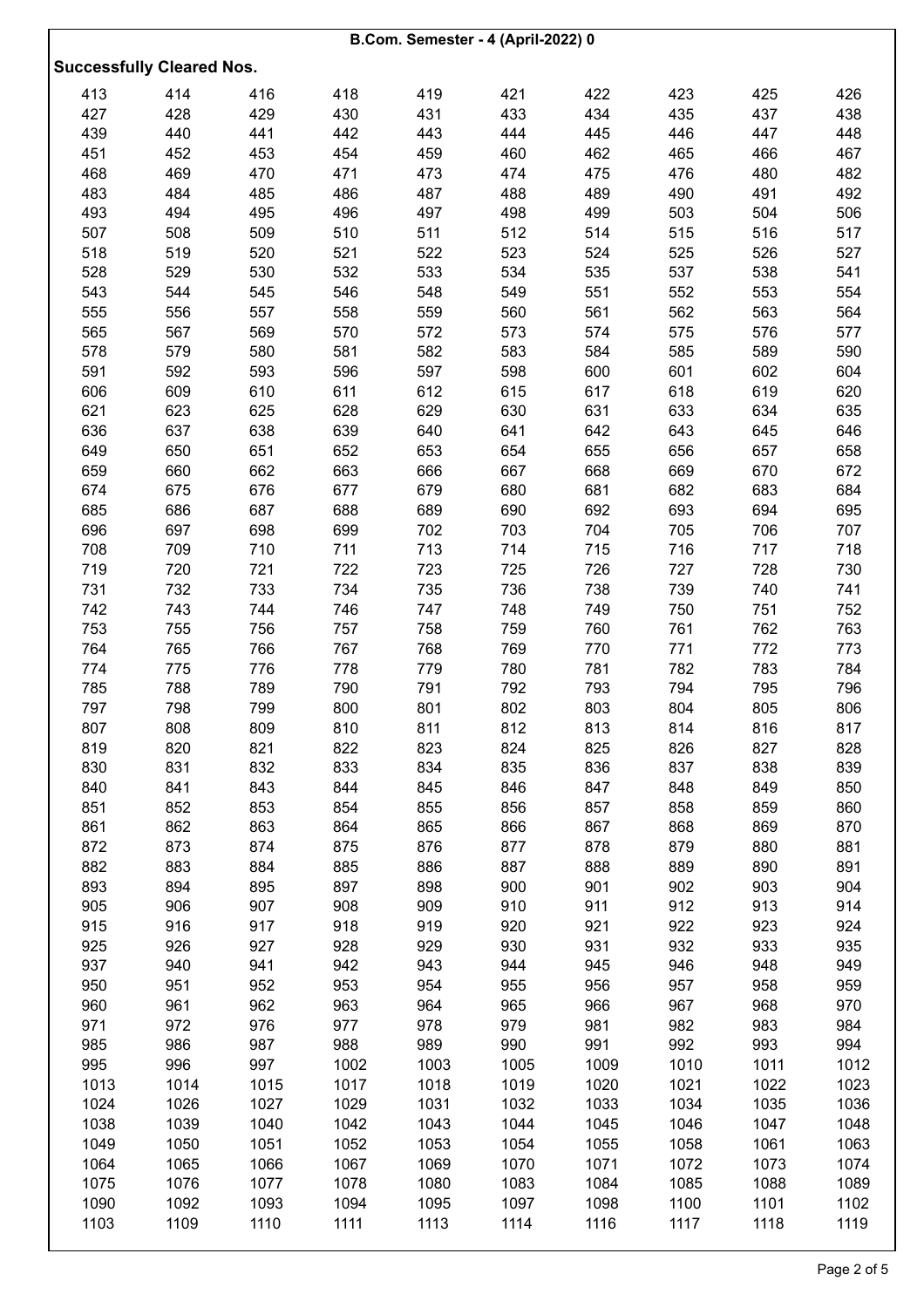| B.Com. Semester - 4 (April-2022) 0 |      |      |      |      |      |      |      |      |      |  |  |
|------------------------------------|------|------|------|------|------|------|------|------|------|--|--|
| <b>Successfully Cleared Nos.</b>   |      |      |      |      |      |      |      |      |      |  |  |
| 1120                               | 1121 | 1122 | 1123 | 1125 | 1127 | 1128 | 1129 | 1130 | 1133 |  |  |
| 1134                               | 1136 | 1138 | 1139 | 1140 | 1141 | 1142 | 1143 | 1144 | 1145 |  |  |
| 1147                               | 1148 | 1149 | 1150 | 1151 | 1152 | 1153 | 1154 | 1155 | 1156 |  |  |
| 1157                               | 1158 | 1159 | 1160 | 1161 | 1162 | 1163 | 1164 | 1165 | 1166 |  |  |
| 1167                               | 1168 | 1169 | 1170 | 1171 | 1172 | 1173 | 1174 | 1175 | 1176 |  |  |
| 1178                               | 1179 | 1180 | 1181 | 1182 | 1184 | 1185 | 1187 | 1188 | 1189 |  |  |
| 1190                               | 1194 | 1197 | 1198 | 1199 | 1201 | 1202 | 1203 | 1204 | 1205 |  |  |
| 1208                               | 1211 | 1213 | 1216 | 1218 | 1219 | 1220 | 1222 | 1224 | 1225 |  |  |
| 1226                               | 1227 | 1229 | 1230 | 1231 | 1232 | 1233 | 1234 | 1235 | 1236 |  |  |
| 1237                               | 1238 | 1240 | 1241 | 1242 | 1243 | 1244 | 1247 | 1248 | 1250 |  |  |
| 1252                               | 1254 | 1258 | 1259 | 1260 | 1261 | 1263 | 1264 | 1265 | 1267 |  |  |
| 1268                               | 1269 | 1270 | 1271 | 1272 | 1273 | 1274 | 1275 | 1277 | 1279 |  |  |
| 1281                               | 1283 | 1284 | 1289 | 1290 | 1291 | 1292 | 1293 | 1294 | 1295 |  |  |
| 1296                               | 1298 | 1300 | 1302 | 1303 | 1304 | 1305 | 1306 | 1309 | 1310 |  |  |
| 1311                               | 1312 | 1313 | 1314 | 1315 | 1318 | 1319 | 1320 | 1321 | 1322 |  |  |
| 1323                               | 1324 | 1325 | 1326 | 1327 | 1328 | 1329 | 1330 | 1331 | 1332 |  |  |
| 1333                               | 1334 | 1335 | 1336 | 1338 | 1339 | 1340 | 1341 | 1342 | 1343 |  |  |
| 1344                               | 1345 | 1346 | 1347 | 1348 | 1349 | 1350 | 1351 | 1352 | 1353 |  |  |
| 1354                               | 1356 | 1357 | 1358 | 1359 | 1360 | 1361 | 1362 | 1363 | 1364 |  |  |
| 1365                               | 1366 | 1367 | 1368 | 1369 | 1370 | 1371 | 1372 | 1373 | 1374 |  |  |
| 1375                               | 1376 | 1377 | 1378 | 1379 | 1381 | 1382 | 1383 | 1384 | 1385 |  |  |
| 1386                               | 1387 | 1388 | 1389 | 1390 | 1391 | 1392 | 1393 | 1394 | 1395 |  |  |
| 1396                               | 1397 | 1398 | 1399 | 1400 | 1401 | 1402 | 1403 | 1404 | 1405 |  |  |
| 1407                               | 1408 | 1409 | 1410 | 1411 | 1412 | 1413 | 1414 | 1415 | 1416 |  |  |
| 1417                               | 1419 | 1420 | 1421 | 1422 | 1423 | 1424 | 1426 | 1428 | 1429 |  |  |
| 1431                               | 1432 | 1433 | 1434 | 1435 | 1436 | 1439 | 1440 | 1442 | 1443 |  |  |
| 1444                               | 1445 | 1446 | 1447 | 1448 | 1449 | 1450 | 1451 | 1452 | 1453 |  |  |
| 1455                               | 1456 | 1457 | 1458 | 1459 | 1461 | 1462 | 1464 | 1465 | 1466 |  |  |
| 1467                               | 1469 | 1470 | 1471 | 1472 | 1473 | 1474 | 1475 | 1476 | 1477 |  |  |
| 1478                               | 1480 | 1481 | 1482 | 1483 | 1484 | 1485 | 1486 | 1487 | 1488 |  |  |
| 1489                               | 1490 | 1491 | 1492 | 1493 | 1494 | 1495 | 1496 | 1497 | 1498 |  |  |
| 1499                               | 1500 | 1501 | 1502 | 1503 | 1504 | 1505 | 1507 | 1508 | 1511 |  |  |
| 1512                               | 1513 | 1514 | 1515 | 1516 | 1517 | 1518 | 1519 | 1521 | 1524 |  |  |
| 1526                               | 1527 | 1528 | 1529 | 1530 | 1531 | 1533 | 1535 | 1536 | 1537 |  |  |
| 1538                               | 1539 | 1540 | 1541 | 1542 | 1543 | 1544 | 1545 | 1546 | 1547 |  |  |
| 1548                               | 1549 | 1550 | 1551 | 1552 | 1553 | 1554 | 1555 | 1556 | 1557 |  |  |
| 1558                               | 1559 | 1560 | 1561 | 1562 | 1563 | 1564 | 1565 | 1566 | 1567 |  |  |
| 1568                               | 1569 | 1571 | 1572 | 1573 | 1574 | 1575 | 1577 | 1578 | 1579 |  |  |
| 1580                               | 1581 | 1583 | 1584 | 1585 | 1586 | 1587 | 1588 | 1589 | 1590 |  |  |
| 1591                               | 1592 | 1593 | 1594 | 1595 | 1596 | 1597 | 1598 | 1599 | 1600 |  |  |
| 1601                               | 1602 | 1603 | 1604 | 1605 | 1607 | 1608 | 1609 | 1610 | 1611 |  |  |
| 1612                               | 1613 | 1614 | 1615 | 1616 | 1617 | 1618 | 1619 | 1620 | 1621 |  |  |
| 1622                               | 1623 | 1624 | 1625 | 1626 | 1627 | 1628 | 1629 | 1630 | 1631 |  |  |
| 1632                               | 1633 | 1634 | 1635 | 1636 | 1637 | 1638 | 1639 | 1640 | 1641 |  |  |
| 1642                               | 1643 | 1644 | 1645 | 1646 | 1647 | 1648 | 1649 | 1650 | 1651 |  |  |
| 1652                               | 1653 | 1654 | 1655 | 1656 | 1657 | 1658 | 1659 | 1660 | 1661 |  |  |
| 1662                               | 1664 | 1665 | 1666 | 1667 | 1668 | 1669 | 1670 | 1671 | 1672 |  |  |
| 1673                               | 1674 | 1675 | 1676 | 1677 | 1678 | 1679 | 1680 | 1681 | 1683 |  |  |
| 1684                               | 1685 | 1686 | 1687 | 1688 | 1689 | 1690 | 1692 | 1693 | 1694 |  |  |
| 1695                               | 1696 | 1697 | 1698 | 1699 | 1700 | 1701 | 1702 | 1703 | 1704 |  |  |
| 1705                               | 1706 | 1707 | 1709 | 1710 | 1711 | 1712 | 1713 | 1714 | 1715 |  |  |
| 1716                               | 1717 | 1718 | 1719 | 1720 | 1723 | 1724 | 1725 | 1726 | 1727 |  |  |
| 1728                               | 1729 | 1730 | 1731 | 1732 | 1733 | 1734 | 1735 | 1736 | 1741 |  |  |
| 1743                               | 1744 | 1746 | 1747 | 1749 | 1750 | 1751 | 1752 | 1753 | 1755 |  |  |
| 1756                               | 1758 | 1760 | 1761 | 1762 | 1763 | 1764 | 1766 | 1767 | 1768 |  |  |
| 1769                               | 1770 | 1771 | 1772 | 1773 | 1774 | 1775 | 1776 | 1778 | 1780 |  |  |
| 1781                               | 1782 | 1783 | 1784 | 1785 | 1786 | 1787 | 1788 | 1789 | 1790 |  |  |
| 1792                               | 1793 | 1794 | 1795 | 1796 | 1798 | 1799 | 1800 | 1801 | 1802 |  |  |
|                                    |      |      |      |      |      |      |      |      |      |  |  |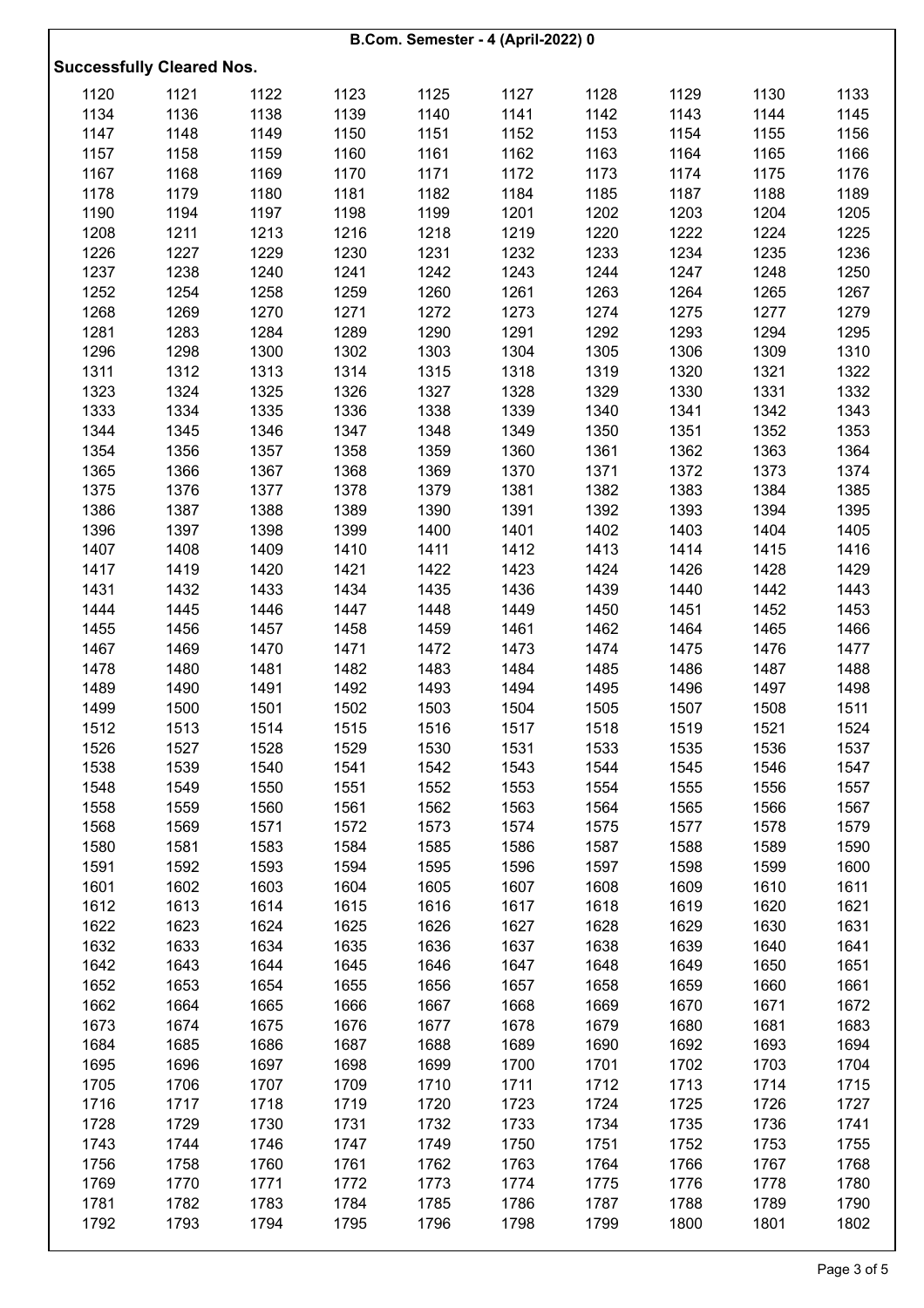|                         | B.Com. Semester - 4 (April-2022) 0 |              |              |              |              |              |              |              |              |  |  |  |
|-------------------------|------------------------------------|--------------|--------------|--------------|--------------|--------------|--------------|--------------|--------------|--|--|--|
|                         | <b>Successfully Cleared Nos.</b>   |              |              |              |              |              |              |              |              |  |  |  |
| 1804                    | 1805                               | 1807         | 1809         | 1810         | 1811         | 1812         | 1813         | 1814         | 1815         |  |  |  |
| 1817                    | 1818                               | 1820         | 1821         | 1822         | 1823         | 1825         | 1827         | 1828         | 1829         |  |  |  |
| 1830                    | 1831                               | 1832         | 1833         | 1834         | 1836         | 1837         | 1838         | 1839         | 1840         |  |  |  |
| 1841                    | 1842                               | 1843         | 1844         | 1845         | 1846         | 1847         | 1848         | 1849         | 1850         |  |  |  |
| 1851                    | 1852                               | 1853         | 1854         | 1855         | 1856         | 1857         | 1858         | 1860         | 1861         |  |  |  |
| 1862                    | 1863                               | 1864         | 1865         | 1867         | 1869         | 1870         | 1871         | 1872         | 1873         |  |  |  |
| 1874                    | 1875                               | 1876         | 1877         | 1878         | 1879         | 1880         | 1881         | 1882         | 1883         |  |  |  |
| 1884                    | 1885                               | 1886         | 1887         | 1888         | 1889         | 1890         | 1891         | 1892         | 1893         |  |  |  |
| 1894                    | 1895                               | 1896         | 1897         | 1898         | 1899         | 1900         | 1901         | 1902         | 1903         |  |  |  |
| 1904                    | 1905                               | 1906         | 1907         | 1908         | 1909         | 1910         | 1911         | 1912         | 1913         |  |  |  |
| 1914                    | 1915                               | 1916         | 1917         | 1918         | 1919         | 1920         | 1922         | 1923         | 1924         |  |  |  |
| 1925                    | 1926                               | 1927         | 1929         | 1930         | 1931         | 1932         | 1933         | 1934         | 1935         |  |  |  |
| 1936                    | 1937                               | 1938         | 1939         | 1940         | 1941         | 1943         | 1944         | 1945         | 1946         |  |  |  |
| 1947                    | 1948                               | 1950         | 1952         | 1953         | 1954         | 1955         | 1956         | 1958         | 1959         |  |  |  |
| 1960                    | 1961                               | 1962         | 1963         | 1964         | 1965         | 1966         | 1968         | 1970         | 1971         |  |  |  |
| 1972                    | 1973                               | 1974         | 1975         | 1976         | 1977         | 1978         | 1979         | 1980         | 1981         |  |  |  |
| 1982                    | 1983                               | 1984         | 1985         | 1986         | 1987         | 1988         | 1989         | 1990         | 1991         |  |  |  |
| 1992                    | 1993                               | 1994         | 1995         | 1998         | 1999         | 2000         | 2001         | 2002         | 2003         |  |  |  |
| 2004                    | 2005                               | 2006         | 2007         | 2008         | 2009         | 2010         | 2011         | 2012         | 2013         |  |  |  |
| 2014                    | 2015                               | 2016         | 2017         | 2018         | 2019         | 2020         | 2021         | 2022         | 2025         |  |  |  |
| 2026                    | 2027                               | 2028         | 2029         | 2030         | 2031         | 2032         | 2033         | 2034         | 2036         |  |  |  |
| 2037                    | 2038                               | 2039         | 2040         | 2041         | 2042         | 2043         | 2044         | 2045         | 2046         |  |  |  |
| 2047                    | 2048                               | 2049         | 2050         | 2051         | 2052         | 2054         | 2055         | 2056         | 2057         |  |  |  |
| 2058                    | 2059                               | 2060         | 2061         | 2062         | 2063         | 2064         | 2065         | 2066         | 2067         |  |  |  |
| 2068                    | 2069                               | 2070         | 2071         | 2072         | 2073         | 2074         | 2075         | 2077         | 2078         |  |  |  |
| 2079                    | 2080                               | 2081         | 2083         | 2084         | 2085         | 2086         | 2087         | 2088         | 2089         |  |  |  |
| 2090                    | 2091                               | 2092         | 2093         | 2094         | 2095         | 2097         | 2098         | 2099         | 2100         |  |  |  |
| 2101                    | 2102                               | 2103         | 2104         | 2105         | 2106         | 2107         | 2108         | 2109         | 2110         |  |  |  |
| 2111                    | 2112                               | 2113         | 2114         | 2115         | 2116         | 2117         | 2118         | 2120         | 2121         |  |  |  |
| 2122                    | 2123                               | 2126         | 2127         | 2128         | 2130         | 2131         | 2132         | 2133         | 2134         |  |  |  |
| 2135                    | 2136                               | 2137         | 2138         | 2139         | 2140         | 2141         | 2142         | 2143         | 2144         |  |  |  |
| 2145                    | 2146                               | 2147         | 2148         | 2149         | 2150         | 2152         | 2153         | 2154         | 2155         |  |  |  |
| 2156                    | 2157                               | 2159         | 2160         | 2161         | 2162         | 2163         | 2166         | 2167         | 2168         |  |  |  |
| 2169                    | 2170                               | 2171         | 2173         | 2174         | 2176         | 2177         | 2178         | 2179         | 2180         |  |  |  |
| 2181                    | 2182                               | 2183         | 2184         | 2185         | 2186         | 2187         | 2188         | 2189         | 2190         |  |  |  |
| 2191                    | 2192                               | 2193         | 2195         | 2196         | 2197         | 2198         | 2199         | 2200         | 2201         |  |  |  |
| 2202                    | 2203                               | 2204<br>2217 | 2205         | 2206         | 2207<br>2220 | 2210<br>2221 | 2211<br>2222 | 2212         | 2213<br>2225 |  |  |  |
| 2215<br>2226            | 2216<br>2227                       | 2228         | 2218<br>2229 | 2219<br>2230 | 2231         | 2232         | 2233         | 2223<br>2234 | 2235         |  |  |  |
| 2236                    | 2237                               | 2238         | 2239         | 2240         | 2241         | 2242         | 2243         | 2244         | 2246         |  |  |  |
| 2247                    | 2249                               | 2250         | 2251         | 2252         | 2253         | 2254         | 2255         | 2256         | 2257         |  |  |  |
| 2258                    | 2259                               | 2260         | 2261         | 2262         | 2263         | 2264         | 2265         | 2266         | 2267         |  |  |  |
| 2268                    | 2269                               | 2271         | 2272         | 2273         | 2274         | 2276         | 2277         | 2278         | 2281         |  |  |  |
| 2282                    | 2283                               | 2284         | 2285         | 2286         | 2287         | 2288         | 2289         | 2290         | 2291         |  |  |  |
| 2294                    | 2298                               | 2299         | 2300         | 2301         | 2302         | 2304         | 2305         | 2306         | 2307         |  |  |  |
| 2308                    | 2311                               | 2313         | 2314         | 2316         | 2317         | 2320         | 2321         | 2322         | 2323         |  |  |  |
| 2324                    | 2325                               | 2327         | 2328         | 2329         | 2330         | 2331         | 2332         | 2333         | 2334         |  |  |  |
| 2335                    | 2336                               | 2337         | 2338         | 2340         | 2341         | 2342         | 2343         | 2344         | 2345         |  |  |  |
| 2346                    | 2347                               | 2349         | 2351         | 2354         |              |              |              |              |              |  |  |  |
| <b>Not Cleared Nos.</b> |                                    |              |              |              |              |              |              |              |              |  |  |  |
|                         |                                    |              |              |              |              |              |              |              |              |  |  |  |
| 1                       | $\overline{2}$                     | 4            | 12           | 19           | 20           | 23           | 30           | 37           | 51           |  |  |  |
| 56                      | 69<br>197                          | 73<br>204    | 76<br>207    | 124          | 133<br>220   | 136          | 146<br>224   | 154          | 162          |  |  |  |
| 176<br>239              | 240                                | 242          | 248          | 219          |              | 223          | 254          | 225          | 235<br>258   |  |  |  |
| 259                     | 260                                | 263          | 268          | 249<br>270   | 251<br>272   | 253<br>278   | 279          | 257<br>280   | 281          |  |  |  |
| 282                     | 283                                | 286          | 287          | 288          | 317          | 338          | 347          | 350          | 354          |  |  |  |
| 360                     | 361                                | 367          | 371          | 375          | 379          | 382          | 384          | 387          | 395          |  |  |  |
|                         |                                    |              |              |              |              |              |              |              |              |  |  |  |